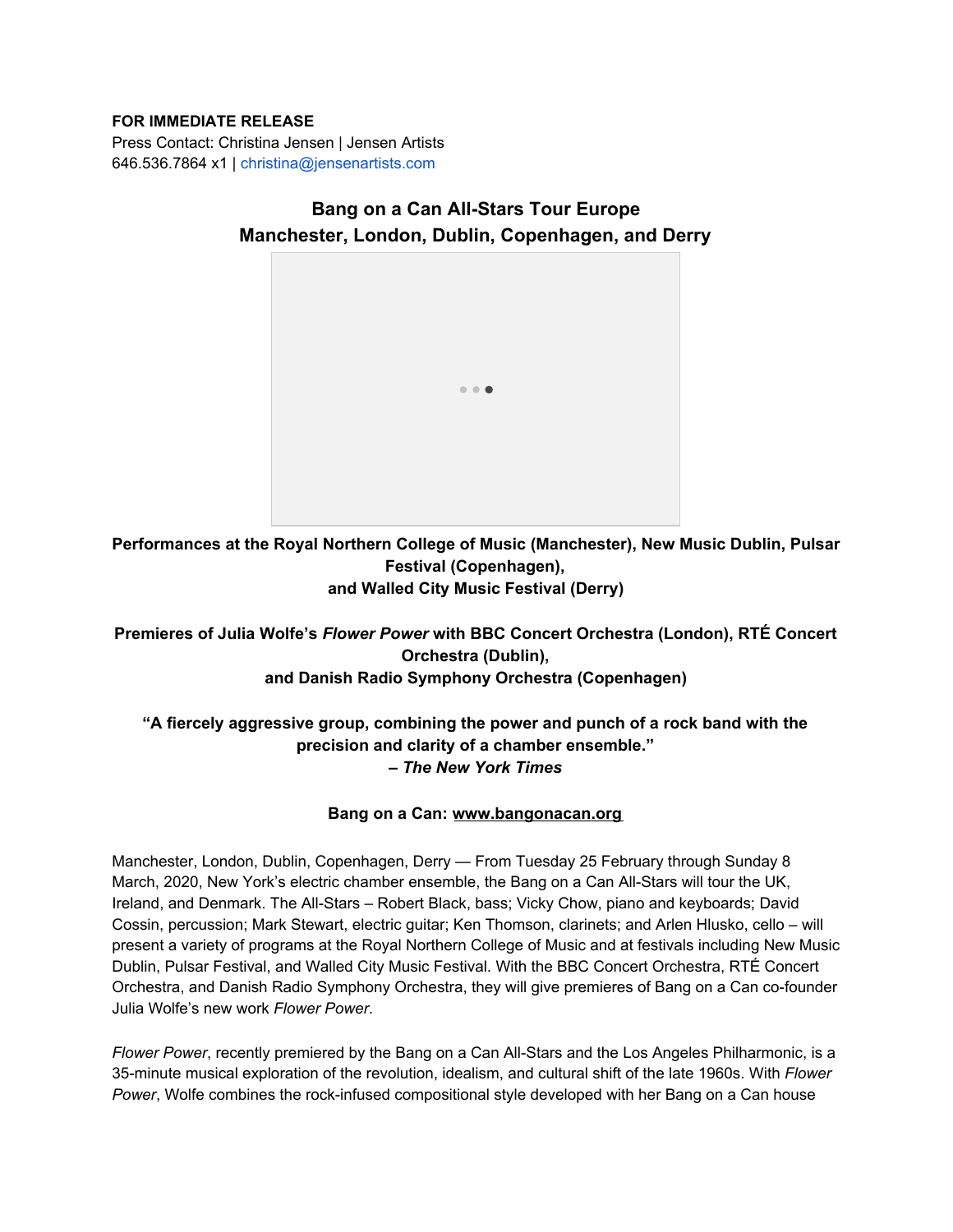band with the force of a full orchestra to capture the energy, consciousness, and optimism of this turning point in American history. *Flower Power* will feature visual accompaniment by Jeff Sugg, who previously collaborated with Wolfe on her works *Fire in my mouth* and *Anthracite Fields*. "In *Flower Power*, [Wolfe] looks for hope, returning to the epoch of three decades ago, when the zeitgeist for change was in turning people on rather than turning them off, a time meant for new myths." (*Los Angeles Times*)

*Flower Power* was commissioned by the Los Angeles Philharmonic, Gustavo Dudamel Music and Artistic Director, and the Danish National Symphony Orchestra.

# Royal Northern College of Music (Manchester)

On Tuesday 25 February 2020 at 7:30pm, the All-Stars are presented by Royal Northern College of Music at the RNCM Concert Hall (124 Oxford Road, Manchester). This performance is part of RNCM's *Original Voices* series. Be it through the use of technology or multimedia, new kinds of instruments or new ways of playing them, visual backdrops, bespoke lighting, or simply the choice or the combination of the music, each concert in the series offers something new and original. The Bang on a Can All-Stars will perform music by blockbuster UK, US, and Australian composers: Julia Wolfe's *Believing*; Kate Moore's *Ridgeway*; Philip Glass' *Closing*; and Steve Martland's *Horses of Instruction*. RNCM students join the All-Stars for an all-live version of Steve Reich's unapologetic and startling "double rock quintet" *2×5*, originally premiered in Manchester alongside Kraftwerk at Manchester International Festival 2009, at the Velodrome.

Tickets: [www.rncm.ac.uk/performance/bang-on-a-can-all-stars](https://u7061146.ct.sendgrid.net/ls/click?upn=TeZUXWpUv-2B6TCY38pVLo9tIOpMXYSmsHoWLl6dvYjwwSwMAKyfRyd8s2a9xmOgia0VZYSxS7vepOHcmQ8foOCGMbS-2FLqsvfl45hXBQ-2BBh8U-3DZha8_IpA7hxueGg5XIsiAxedwPJ6X7KkvJosY9CQSXImWzsGT2TMlME98D1uoJFSQ2tXLntiI-2BJ2MeBovEtABaBEmsOOFc-2BVBaLMHWENAhPqWPGybPrIOWkhEc3Eyo5ajgQrVxUddZikCbFIRmxbSuoruQz51tPEaWsaT0-2BV4dKaNx0WJ5x7dTQTKvWuB01VFzM-2BgznJhMDTYwmGgcrOwvykw4kfxPSE-2FnfI8i-2FpRHu-2BbIqF-2F-2Fhrm-2BHHBEKw3Rq-2BaLn-2FvYmDmsG-2BULgoj-2FVdwApRYqg0AvGZC3lKkxDEv-2FA-2FvLzdhY7G17v2D03dVToxK9vBcYhy3ReSIlFCc1PfiEKSRhaZZ-2BnQbJi-2Bd1aCtOzLyh7I-3D)

# UK Premiere of Julia Wolfe's *Flower Power* with BBC Concert Orchestra (London)

On Friday 28 February 2020 at 7:30pm, the Bang on a Can All-Stars join forces with the BBC Concert Orchestra, conducted by Bramwell Tovey, for the UK Premiere of Julia Wolfe's *Flower Power* at Southbank Centre Queen Elizabeth Hall (Southbank Centre, Belvedere Rd, Lambeth, London).

Tickets: [https://www.bbc.co.uk/events/ebrz3d](https://u7061146.ct.sendgrid.net/ls/click?upn=4tNED-2FM8iDZJQyQ53jATUZHqp7R0E5nWjOHHrFQql7eIPc97ibEpx3NlBPXWTM0rpSIT_IpA7hxueGg5XIsiAxedwPJ6X7KkvJosY9CQSXImWzsGT2TMlME98D1uoJFSQ2tXLntiI-2BJ2MeBovEtABaBEmsOOFc-2BVBaLMHWENAhPqWPGybPrIOWkhEc3Eyo5ajgQrVxUddZikCbFIRmxbSuoruQz51tPEaWsaT0-2BV4dKaNx0WJ5x7dTQTKvWuB01VFzM-2BgznJhMDTYwmGgcrOwvykw4rZHuU9UxyuoQzpDSwIRYYVfMotVGI3G3uT6xeyN29VRAMSaoPPP9AG-2FCY7eAyhJXfC1yQyJtuSsEqlJ0NnA8lHwqb2nBz0-2B8mf5kdz9vIsTcrLv10RjE9WiJOgZmKxij7bMft35hzWTz41iq8jvvlM-3D)

# New Music Dublin – Two Performances

On Saturday 29 February 2020 at 9pm, the All-Stars give the Irish premieres of four works – Julia Wolfe's *Believing*; David Lang's *sunray*; Philip Glass' *Closing*; and Steve Martland's *Horses of Instruction* at The Studio, National Concert Hall (Earlsfort Terrace, Dublin 2, Ireland).

Tickets: [https://www.newmusicdublin.ie/events/bang-on-a-can-all-stars](https://u7061146.ct.sendgrid.net/ls/click?upn=4tNED-2FM8iDZJQyQ53jATUZE9q481e-2Fgd39nvzGDm-2BpxGNKKLS2Y18KxGo0sQjy4Ix4Y7-2BpMaNgREs4G-2B27wgLBSupVN7qnwKCLxwfhmMs8c-3DaWk6_IpA7hxueGg5XIsiAxedwPJ6X7KkvJosY9CQSXImWzsGT2TMlME98D1uoJFSQ2tXLntiI-2BJ2MeBovEtABaBEmsOOFc-2BVBaLMHWENAhPqWPGybPrIOWkhEc3Eyo5ajgQrVxUddZikCbFIRmxbSuoruQz51tPEaWsaT0-2BV4dKaNx0WJ5x7dTQTKvWuB01VFzM-2BgznJhMDTYwmGgcrOwvykw4m6Fdl5SrbEWf6d3OIWo5opQWcYEvimyOxZ9MxokT03Uziq3z2Rc73eUjO0ypBubFHwP3bo2V-2B20DLwp2S-2FGYKj22kIrtC0zyBCQJxlCiveo1h0JgtfOchCOensEXp86L-2FlV8XBA0jsj2SfX9USyHJk-3D)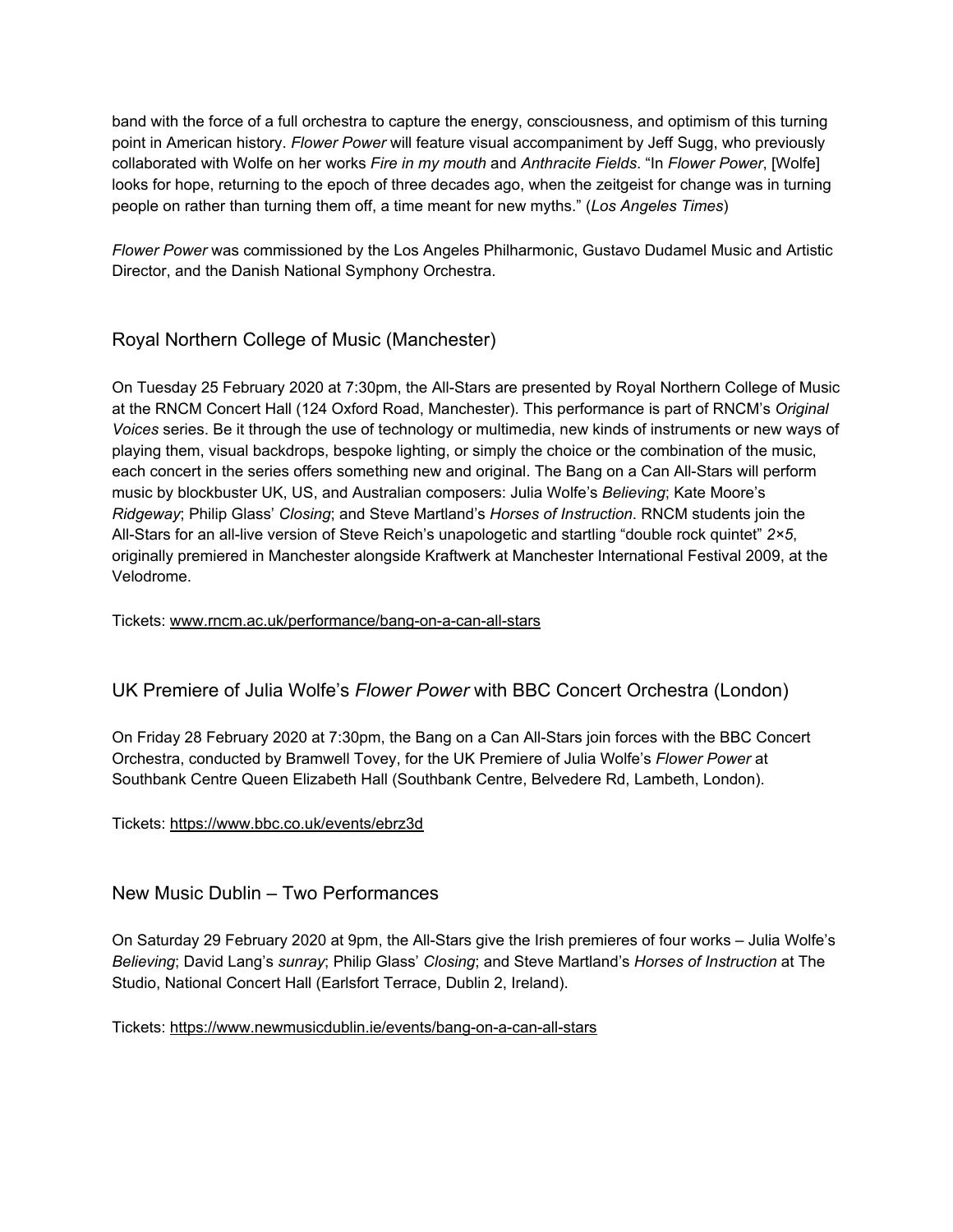On Sunday 1 March 2020 at 8pm, the All-Stars give the Irish premiere of Julia Wolfe's *Flower Power* with the RTÉ Concert Orchestra led by Ilan Volkov at Main Stage, National Concert Hall (Earlsfort Terrace, Dublin 2, Ireland).

Tickets:

[https://www.newmusicdublin.ie/events/rte-concert-orchestra-bang-on-a-can-gerald-barry-julia-wolfe](https://u7061146.ct.sendgrid.net/ls/click?upn=4tNED-2FM8iDZJQyQ53jATUZE9q481e-2Fgd39nvzGDm-2BpywQtR5SluBk0EoiTGn9s5Pg7HI6t1hYMpycpeBhKU7HrJsnxM4XLfls8oDs3KmXPzBEfI7TYfrrtJuD6KAM-2BcUDz1TO8CCKhd8-2FfnWwUQpew-3D-3DByLh_IpA7hxueGg5XIsiAxedwPJ6X7KkvJosY9CQSXImWzsGT2TMlME98D1uoJFSQ2tXLntiI-2BJ2MeBovEtABaBEmsOOFc-2BVBaLMHWENAhPqWPGybPrIOWkhEc3Eyo5ajgQrVxUddZikCbFIRmxbSuoruQz51tPEaWsaT0-2BV4dKaNx0WJ5x7dTQTKvWuB01VFzM-2BgznJhMDTYwmGgcrOwvykw4mqyqBQkEO11DCT0A5KMn-2Feqa-2FdmoqmheSrcYErAEXNHlcVZbLRMGsOqKk0pIOkSBWo-2BEP8a6-2FUzOfKN-2FWyA-2FB1qvXOHyT8jB7z-2Fi9acUgLiXbJV-2FSEe6ERU6oGiiAywV7-2BBvstIoJB1alkZr0bPEHM-3D)

Pulsar Festival (Copenhagen) – Two Performances

On Thursday 5 March 2020 at 7:30pm, the All-Stars give the European Premiere of Julia Wolfe's *Flower Power* with the Danish Radio Symphony Orchestra in Danish Music Conservatory's Concert Hall (Rosenoerns Allé 22 1970 Frederiksberg C).

Free admission. More information: [https://english.dkdm.dk/Whats-On/Whats-On/2020/03-2020/PULSAR-2020-Aabningskoncert](https://u7061146.ct.sendgrid.net/ls/click?upn=4tNED-2FM8iDZJQyQ53jATUSNjgTj-2BnTmvFVT1cdRjxEVQRsSpASmv3qrTQlswUE2zfZBMhZkFr-2BDYedrn8dTehGbOzOwVn7BHrrpRws4o-2F6OOfYvFnEh4h7NHsxu09qpuQIVV_IpA7hxueGg5XIsiAxedwPJ6X7KkvJosY9CQSXImWzsGT2TMlME98D1uoJFSQ2tXLntiI-2BJ2MeBovEtABaBEmsOOFc-2BVBaLMHWENAhPqWPGybPrIOWkhEc3Eyo5ajgQrVxUddZikCbFIRmxbSuoruQz51tPEaWsaT0-2BV4dKaNx0WJ5x7dTQTKvWuB01VFzM-2BgznJhMDTYwmGgcrOwvykw4jytF-2BN4teYNLG5b9bdFYk-2BmlhKDB0hWHiCLMcPpwxd7Fus4kbioB3k1-2Bctdvb-2FUKF-2BgDEv3TghCNBy1WuYoyQv5q54XgKAT8hcCskQnq6K7SbwoWmhQoI7b2KfKodMlEU2t17F1Tcc0H-2FSvR2fWdeI-3D) / [https://drkoncerthuset.dk/event/pulsar-festival-2020/](https://u7061146.ct.sendgrid.net/ls/click?upn=4tNED-2FM8iDZJQyQ53jATUaGGoB8YECWnN20eyEB0Sk-2B1vRjaVW-2BhESFUfkPJTSNjCxE7ia7nZuV556wWZElsbg-3D-3Dte0N_IpA7hxueGg5XIsiAxedwPJ6X7KkvJosY9CQSXImWzsGT2TMlME98D1uoJFSQ2tXLntiI-2BJ2MeBovEtABaBEmsOOFc-2BVBaLMHWENAhPqWPGybPrIOWkhEc3Eyo5ajgQrVxUddZikCbFIRmxbSuoruQz51tPEaWsaT0-2BV4dKaNx0WJ5x7dTQTKvWuB01VFzM-2BgznJhMDTYwmGgcrOwvykw4ux-2BbK23-2FNepUeBEcVsyVGPXNTycyAJKjM4boUXzm7BZavbIFFju6-2F891ZkUuyxv1-2FX7tnVWYVDXgLfOOm2UXQ8WPfQl98tS2SLydTt-2F-2BWUdVCnhGtGbhlkP-2BAks9NXoLnxQgaLR4AjQXDKtfqW-2BT0o-3D)

On Friday 6 March 2020 at 7:30pm, the All-Stars will perform "dance" inspired works by three composers from The Royal Danish Academy of Music: Kristen Milenko (Australia), Lasse D. Hansen (Denmark), and Esben Nordborg Møller (Denmark) in Danish Music Conservatory's Concert Hall (Julius Thomsens Gade 1, The Royal Danish Academy of Music, Rosenoerns Allé 22, 1970 Frederiksberg C, Copenhagen, Denmark).

Additionally, the All-Stars will perform works from their core repertoire: Julia Wolfe's *Believing*; Kate Moore's *Ridgeway*; Philip Glass' *Closing*; and Steve Martland's *Horses of Instruction*.

Free admission. More information: [https://english.dkdm.dk/Whats-On/Whats-On/2020/03-2020/PULSAR-2020-Bang-on-a-Can-All-Stars](https://u7061146.ct.sendgrid.net/ls/click?upn=4tNED-2FM8iDZJQyQ53jATUSNjgTj-2BnTmvFVT1cdRjxEVQRsSpASmv3qrTQlswUE2zfZBMhZkFr-2BDYedrn8dTehG9evWLdT3YrCG-2F6skx5pAlFwoaHAjm-2BMi-2B5nywApB8Rmei1WqZ64Idab0TPRjvBwA-3D-3Dda7o_IpA7hxueGg5XIsiAxedwPJ6X7KkvJosY9CQSXImWzsGT2TMlME98D1uoJFSQ2tXLntiI-2BJ2MeBovEtABaBEmsOOFc-2BVBaLMHWENAhPqWPGybPrIOWkhEc3Eyo5ajgQrVxUddZikCbFIRmxbSuoruQz51tPEaWsaT0-2BV4dKaNx0WJ5x7dTQTKvWuB01VFzM-2BgznJhMDTYwmGgcrOwvykw4s1e9GI5EVnBtM9gvof-2FOkEAqhbi6w28vJUrpThi6Bo1uOYisYDjbsKBGaqYAmzqlOckNgK6vz9yq9oKOjFvT45Fjx30-2BK8ukj3OaLBCAVDkXqbNjAPkWao8p8slswXCSQJjn8jQJnD7VFuszf9qlAg-3D)

# Walled City Music Festival (Derry)

On Sunday 8 March 2020 at 7:30pm, Bang on a Can All-Stars present *Field Recordings* at the Walled City Music Festival at The Glassworks (33 Great James St, Londonderry). Field Recordings is an ongoing multimedia project featuring over 30 commissioned works. David Lang, composer and co-founder of Bang on a Can says, "Field Recordings is a kind of ghost story. We asked composers from different parts of the music world to find a recording of something that already exists – a voice, a sound, a faded scrap of melody – and then write a new piece around it. And so they did."

For this performance, the All-Stars will perform Julia Wolfe's *Reeling*; Christian Marclay's *Fade to Slide* (with film by Christian Marclay); David Lang: *unused swan*; Caroline Shaw's *Really Craft When You*; Michael Gordon's *Gene Takes a Drink* (with film by Bill Morrison); Bryce Dessner's *Letter 27* (with film); Todd Reynolds' *Seven Sundays*; Gabriella Smith's *Panitao*; Jóhann Jóhannsson's *Hz* (with film by Jóhann Jóhannsson); and Anna Clyne's *A Wonderful Day.*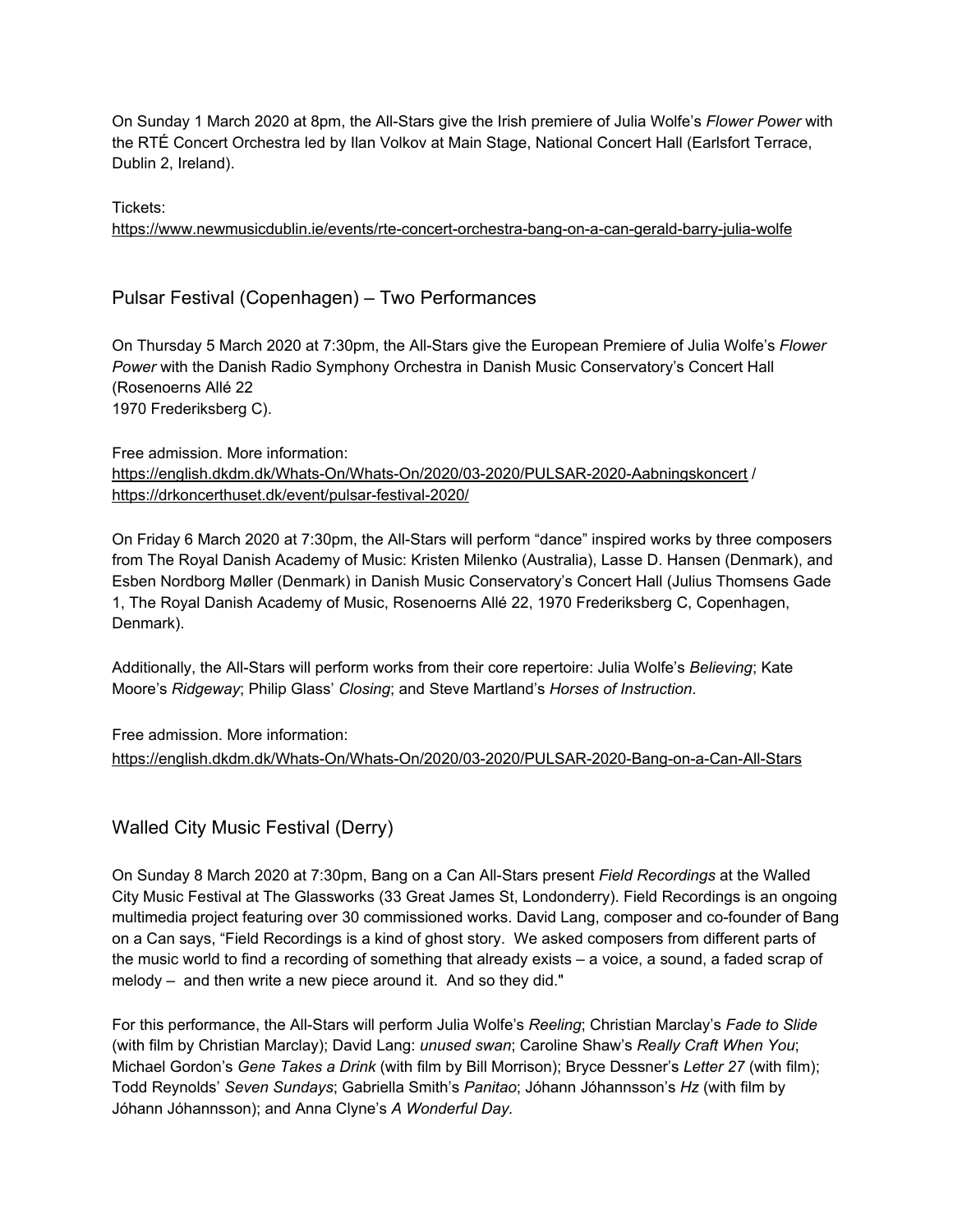Tickets: [www.walledcitymusic.com/festival](https://u7061146.ct.sendgrid.net/ls/click?upn=TeZUXWpUv-2B6TCY38pVLo9nZ5O6syf23vMjtse4JDOQK2l1-2FfQDfWQa39ddy-2FzKqEnrYA_IpA7hxueGg5XIsiAxedwPJ6X7KkvJosY9CQSXImWzsGT2TMlME98D1uoJFSQ2tXLntiI-2BJ2MeBovEtABaBEmsOOFc-2BVBaLMHWENAhPqWPGybPrIOWkhEc3Eyo5ajgQrVxUddZikCbFIRmxbSuoruQz51tPEaWsaT0-2BV4dKaNx0WJ5x7dTQTKvWuB01VFzM-2BgznJhMDTYwmGgcrOwvykw4lpsQl-2BubcOuYJGGk4fZ-2F3vHtU64vhSLdNYR3aEReIvJHOTh8ZnWdgAND7j1VkEBWfXhVPyJKUN8Pqem9kDY9QpVgdIb8Cf2fWdimyCWclJq7LdOA8463Kwwn2-2BbIcr-2B4hmaXAejXFyELwAmEeBBHCM-3D)

Complete Bang on a Can All-Stars European Tour Dates

Royal Northern College of Music Concert Hall – Manchester, UK Tuesday 25 February 2020 at 7:30pm – *Original Voices* series Tickets: [www.rncm.ac.uk/performance/bang-on-a-can-all-stars](https://u7061146.ct.sendgrid.net/ls/click?upn=TeZUXWpUv-2B6TCY38pVLo9tIOpMXYSmsHoWLl6dvYjwwSwMAKyfRyd8s2a9xmOgia0VZYSxS7vepOHcmQ8foOCGMbS-2FLqsvfl45hXBQ-2BBh8U-3DDWiG_IpA7hxueGg5XIsiAxedwPJ6X7KkvJosY9CQSXImWzsGT2TMlME98D1uoJFSQ2tXLntiI-2BJ2MeBovEtABaBEmsOOFc-2BVBaLMHWENAhPqWPGybPrIOWkhEc3Eyo5ajgQrVxUddZikCbFIRmxbSuoruQz51tPEaWsaT0-2BV4dKaNx0WJ5x7dTQTKvWuB01VFzM-2BgznJhMDTYwmGgcrOwvykw4qQrwJebNZ57UiFrbDdAuyw2A8pplAl0LpXWQorGIZFO1S99ElcCVU6iljH2T-2FBcithj5Kyd7CuwLE-2BCtogc8xzDrUuFEZPB5TKF-2F6tif3N6k-2BLND5zL38l6kJ46OrzRxOiUt9keGFBiYUk7gIZgzVs-3D)

Southbank Centre Queen Elizabeth Hall – London, UK Friday 28 February 2020 at 7:30pm – UK Premiere of Julia Wolfe's *Flower Power* with the BBC Concert Orchestra Tickets: [https://www.bbc.co.uk/events/ebrz3d](https://u7061146.ct.sendgrid.net/ls/click?upn=4tNED-2FM8iDZJQyQ53jATUZHqp7R0E5nWjOHHrFQql7eIPc97ibEpx3NlBPXWTM0rol3-_IpA7hxueGg5XIsiAxedwPJ6X7KkvJosY9CQSXImWzsGT2TMlME98D1uoJFSQ2tXLntiI-2BJ2MeBovEtABaBEmsOOFc-2BVBaLMHWENAhPqWPGybPrIOWkhEc3Eyo5ajgQrVxUddZikCbFIRmxbSuoruQz51tPEaWsaT0-2BV4dKaNx0WJ5x7dTQTKvWuB01VFzM-2BgznJhMDTYwmGgcrOwvykw4s5oQK-2BGt6TjXKNVZs-2B75BlXFGooxRiW-2Blledyaa1yOKRj4b9AANA2fI52rHTD-2Bj9gSoHDm2c88dwpmOWlQ0nOdyW-2BlzYoMjCldDtQmw3pJ4gAdqireH-2FQAgxvZ1ydBsnNNLPtQk13axbzlj8ZtHQJE-3D)

> New Music Dublin – Dublin, IRE Saturday 29 February 2020 at 9pm – Bang on a Can All-Stars Tickets: [https://www.newmusicdublin.ie/events/bang-on-a-can-all-stars](https://u7061146.ct.sendgrid.net/ls/click?upn=4tNED-2FM8iDZJQyQ53jATUZE9q481e-2Fgd39nvzGDm-2BpxGNKKLS2Y18KxGo0sQjy4Ix4Y7-2BpMaNgREs4G-2B27wgLBSupVN7qnwKCLxwfhmMs8c-3DPBZD_IpA7hxueGg5XIsiAxedwPJ6X7KkvJosY9CQSXImWzsGT2TMlME98D1uoJFSQ2tXLntiI-2BJ2MeBovEtABaBEmsOOFc-2BVBaLMHWENAhPqWPGybPrIOWkhEc3Eyo5ajgQrVxUddZikCbFIRmxbSuoruQz51tPEaWsaT0-2BV4dKaNx0WJ5x7dTQTKvWuB01VFzM-2BgznJhMDTYwmGgcrOwvykw4rBvy16qYpve8OZnKgp9tFKWTVLKeAdlQcaRduCqIw1Nedys8aoRa0gSvFsGEvu9jA2d5v00Ga8bh-2BxgbTVR6cV60IWg6-2BeIrd9l-2BnJ1Sd4h-2FBvlGio0aNZgniXyLfTnki7P-2ByDv7Sssahs2gingE1c-3D)

New Music Dublin – Dublin, IRE Sunday 1 March 2020 at 8pm – Irish Premiere of Julia Wolfe's *Flower Power* with the RTÉ Concert Orchestra Tickets:

[https://www.newmusicdublin.ie/events/rte-concert-orchestra-bang-on-a-can-gerald-barry-julia-wolfe](https://u7061146.ct.sendgrid.net/ls/click?upn=4tNED-2FM8iDZJQyQ53jATUZE9q481e-2Fgd39nvzGDm-2BpywQtR5SluBk0EoiTGn9s5Pg7HI6t1hYMpycpeBhKU7HrJsnxM4XLfls8oDs3KmXPzBEfI7TYfrrtJuD6KAM-2BcUDz1TO8CCKhd8-2FfnWwUQpew-3D-3DVuZh_IpA7hxueGg5XIsiAxedwPJ6X7KkvJosY9CQSXImWzsGT2TMlME98D1uoJFSQ2tXLntiI-2BJ2MeBovEtABaBEmsOOFc-2BVBaLMHWENAhPqWPGybPrIOWkhEc3Eyo5ajgQrVxUddZikCbFIRmxbSuoruQz51tPEaWsaT0-2BV4dKaNx0WJ5x7dTQTKvWuB01VFzM-2BgznJhMDTYwmGgcrOwvykw4swdqmEk2YLy87ej5JbUVKWhoIE7UY0XuzTTrZr848s0aYjD2pzWCepkC-2F3XIGRBIbbCDUTjj9ur3pCUVsincfMEO3a9-2BHzOaSSGolhCEJTYD1vsjO3tqdSZrEOCwrw4MWFkfX4NOOX3CoZIZEzmeBg-3D)

Pulsar Festival – Copenhagen, DEN Thursday 5 March 2020 at 7:30pm – European Premiere of Julia Wolfe's *Flower Power* with the Danish Radio Symphony Orchestra Free admission. More information: [https://english.dkdm.dk/Whats-On/Whats-On/2020/03-2020/PULSAR-2020-Aabningskoncert](https://u7061146.ct.sendgrid.net/ls/click?upn=4tNED-2FM8iDZJQyQ53jATUSNjgTj-2BnTmvFVT1cdRjxEVQRsSpASmv3qrTQlswUE2zfZBMhZkFr-2BDYedrn8dTehGbOzOwVn7BHrrpRws4o-2F6OOfYvFnEh4h7NHsxu09qpudfjJ_IpA7hxueGg5XIsiAxedwPJ6X7KkvJosY9CQSXImWzsGT2TMlME98D1uoJFSQ2tXLntiI-2BJ2MeBovEtABaBEmsOOFc-2BVBaLMHWENAhPqWPGybPrIOWkhEc3Eyo5ajgQrVxUddZikCbFIRmxbSuoruQz51tPEaWsaT0-2BV4dKaNx0WJ5x7dTQTKvWuB01VFzM-2BgznJhMDTYwmGgcrOwvykw4rbt3j2RltfwaQmJxLreFfBDc0Y2zBIdeaWdqTns7Ri2xbeEm-2FHxwBiU3zGPhB1TbT9v3gK-2BdG81UwWfhOpWVJfsaNGxt0hTnpyWFQIZksuKQbK5ttPppWZGL9hpGU63d758jih0E8iemkCmi2YU-2Bdw-3D) or [https://drkoncerthuset.dk/event/pulsar-festival-2020/](https://u7061146.ct.sendgrid.net/ls/click?upn=4tNED-2FM8iDZJQyQ53jATUaGGoB8YECWnN20eyEB0Sk-2B1vRjaVW-2BhESFUfkPJTSNjCxE7ia7nZuV556wWZElsbg-3D-3Dqpe2_IpA7hxueGg5XIsiAxedwPJ6X7KkvJosY9CQSXImWzsGT2TMlME98D1uoJFSQ2tXLntiI-2BJ2MeBovEtABaBEmsOOFc-2BVBaLMHWENAhPqWPGybPrIOWkhEc3Eyo5ajgQrVxUddZikCbFIRmxbSuoruQz51tPEaWsaT0-2BV4dKaNx0WJ5x7dTQTKvWuB01VFzM-2BgznJhMDTYwmGgcrOwvykw4lBLZGUs-2FoicxDTE2WQu9KUpcnp6t3mjIO-2B6h9AUDWT3QCd19tJzkQ51FvDYqfdb2uXgIFtzWeVbaIFbh25Bz0pSPKQV1Rhpr8hQE1xVxSjm-2BKHp-2FoLHXv2crPCG9kTTdJSXznY0a1yPR2-2FvaAAi3Qw-3D)

Pulsar Festival – Copenhagen, DEN Friday 6 March 2020 at 7:30pm – Bang on a Can All-Stars Free admission. More information: [https://english.dkdm.dk/Whats-On/Whats-On/2020/03-2020/PULSAR-2020-Bang-on-a-Can-All-Stars](https://u7061146.ct.sendgrid.net/ls/click?upn=4tNED-2FM8iDZJQyQ53jATUSNjgTj-2BnTmvFVT1cdRjxEVQRsSpASmv3qrTQlswUE2zfZBMhZkFr-2BDYedrn8dTehG9evWLdT3YrCG-2F6skx5pAlFwoaHAjm-2BMi-2B5nywApB8Rmei1WqZ64Idab0TPRjvBwA-3D-3DZoIQ_IpA7hxueGg5XIsiAxedwPJ6X7KkvJosY9CQSXImWzsGT2TMlME98D1uoJFSQ2tXLntiI-2BJ2MeBovEtABaBEmsOOFc-2BVBaLMHWENAhPqWPGybPrIOWkhEc3Eyo5ajgQrVxUddZikCbFIRmxbSuoruQz51tPEaWsaT0-2BV4dKaNx0WJ5x7dTQTKvWuB01VFzM-2BgznJhMDTYwmGgcrOwvykw4jObhLQwjSqO3kp6zrWb26fvII7XZjovRRDPy96GIdqpw3hvNuuB3RUTXkBHYsffJexuBLCeYfp7Bo-2FaJMHdRansJe1KqJUTzp08faCaw28i1e56JeI5vQ7OLpMTWSQRSAuhFVAGun-2FXpYhOeB2b86w-3D)

Walled City Music Festival – Derry, UK Sunday 8 March 2020 at 7:30pm– Bang on a Can All-Stars perform *Field Recordings* Tickets: [www.walledcitymusic.com/festival](https://u7061146.ct.sendgrid.net/ls/click?upn=TeZUXWpUv-2B6TCY38pVLo9nZ5O6syf23vMjtse4JDOQK2l1-2FfQDfWQa39ddy-2FzKqEEA85_IpA7hxueGg5XIsiAxedwPJ6X7KkvJosY9CQSXImWzsGT2TMlME98D1uoJFSQ2tXLntiI-2BJ2MeBovEtABaBEmsOOFc-2BVBaLMHWENAhPqWPGybPrIOWkhEc3Eyo5ajgQrVxUddZikCbFIRmxbSuoruQz51tPEaWsaT0-2BV4dKaNx0WJ5x7dTQTKvWuB01VFzM-2BgznJhMDTYwmGgcrOwvykw4q-2FQFhFYCq5-2F9byezyTPFNfzwmvPtpjH-2BaDo1q54ODbjtVML1a-2BgWvprI3FTlOaJt-2Bs3TISXCydkmEVaJ-2FAooG0OMGlupDW2uGmn5Y0J2r8T8I3pVei0XjQuJnFOKksYuQcQelx5DDwM-2F8FKIm9-2BQ58-3D)

About the Bang on a Can All-Stars: Formed in 1992, the Bang on a Can All-Stars are recognized worldwide for their ultra-dynamic live performances and recordings of today's most innovative music. Freely crossing the boundaries between classical, jazz, rock, world and experimental music, this six-member amplified ensemble has consistently forged a distinct category-defying identity, taking music into uncharted territories. Performing each year throughout the U.S. and internationally, the All-Stars have shattered the definition of what concert music is today.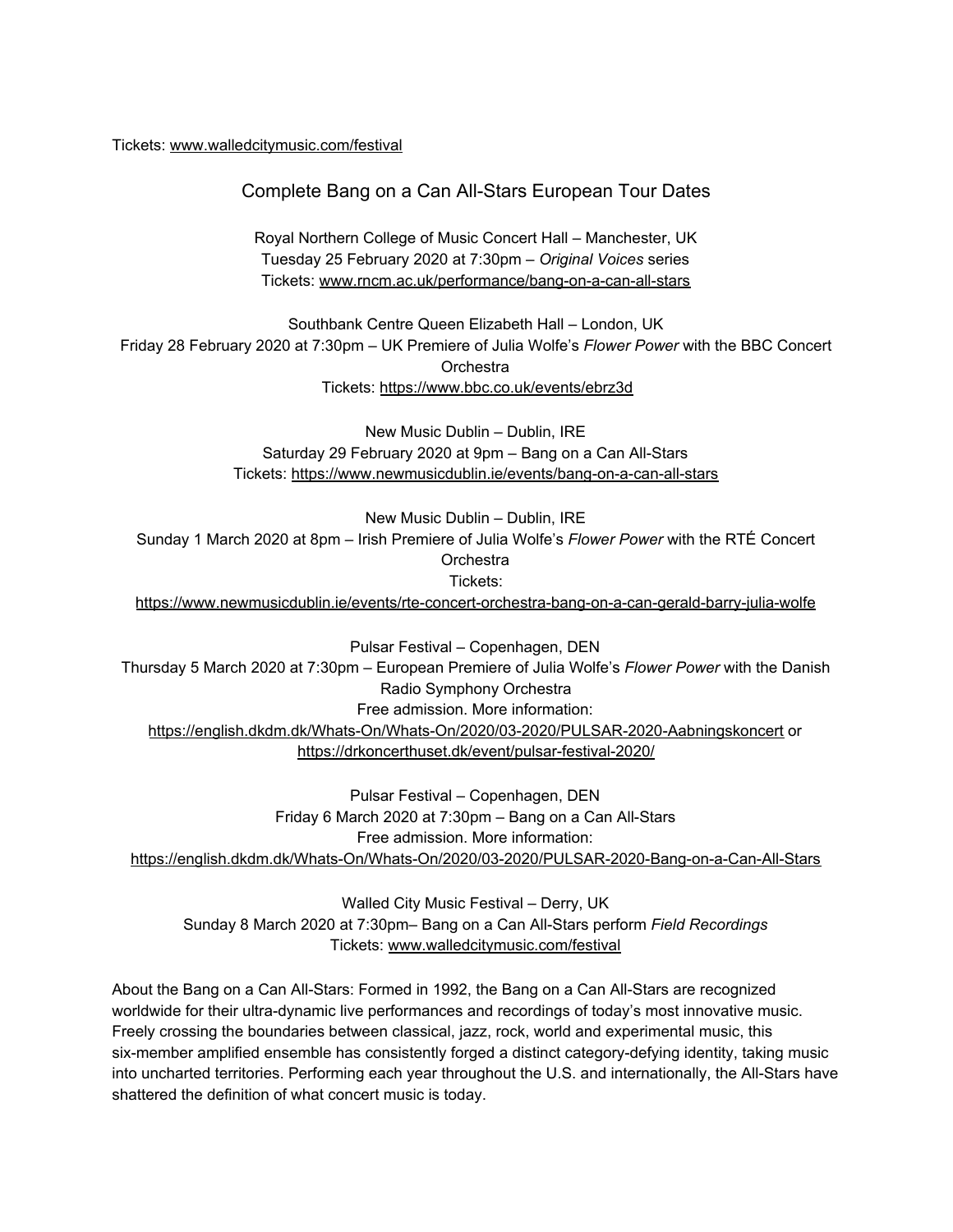Together, the All-Stars have worked in unprecedented close collaboration with some of the most important and inspiring musicians of our time, including Steve Reich, Ornette Coleman, Burmese circle drum master Kyaw Kyaw Naing, Tan Dun, DJ Spooky, and many more. The group's celebrated projects include their landmark recordings of Brian Eno's ambient classic Music for Airports and Terry Riley's In C, as well as live performances with Philip Glass, Meredith Monk, Don Byron, Iva Bittova, Thurston Moore, Owen Pallett and others. The All-Stars were awarded *Musical America*'s Ensemble of the Year and have been heralded as "the country's most important vehicle for contemporary music" by the *San Francisco Chronicl*e.

Current and recent project highlights include an upcoming album, *Memory Game,* with the Meredith Monk Vocal Ensemble; *[Road](https://u7061146.ct.sendgrid.net/ls/click?upn=4tNED-2FM8iDZJQyQ53jATUbhb2nZxTv9rfnhsXCHwu-2FZ1ePR6zujcSadj8MQpkZwOxtLE3p5JAwkdNL6-2FHX52dw-3D-3Dygbj_IpA7hxueGg5XIsiAxedwPJ6X7KkvJosY9CQSXImWzsGT2TMlME98D1uoJFSQ2tXLntiI-2BJ2MeBovEtABaBEmsOOFc-2BVBaLMHWENAhPqWPGybPrIOWkhEc3Eyo5ajgQrVxUddZikCbFIRmxbSuoruQz51tPEaWsaT0-2BV4dKaNx0WJ5x7dTQTKvWuB01VFzM-2BgznJhMDTYwmGgcrOwvykw4gMsKKfFhHXfnlWAREPddUmliINhBcdeY-2FAput93cf-2B-2BybA4sHdGSO0sQQdVjE8h540Ynmzxcichr-2B-2FXRk4s-2FFf5nx3Gj1ObKD1TKUao9WAwc5mJpRD-2BUzlT-2BsDo5OJsVEWRCniFxXyYsZ79Wrsolu8-3D) Trip*, an immersive and visually stunning concert collaboratively-composed by Michael Gordon, David Lang, and Julia Wolfe to commemorate the 30+ year journey of Bang on a Can; the touring performances and recording of Julia Wolfe's Pulitzer Prize winning *[Anthracite](https://u7061146.ct.sendgrid.net/ls/click?upn=7-2Fu-2BFt8h-2F-2B8IbrV7wG96TC-2Fax2QKQEJWthlnja7HQdfX07V8sCxitHmYkkWgDdMdgLis8gNdBIHw-2FKNVrkGsErZBHYYmY0sZifuhyr8iGyQ-3DzhDq_IpA7hxueGg5XIsiAxedwPJ6X7KkvJosY9CQSXImWzsGT2TMlME98D1uoJFSQ2tXLntiI-2BJ2MeBovEtABaBEmsOOFc-2BVBaLMHWENAhPqWPGybPrIOWkhEc3Eyo5ajgQrVxUddZikCbFIRmxbSuoruQz51tPEaWsaT0-2BV4dKaNx0WJ5x7dTQTKvWuB01VFzM-2BgznJhMDTYwmGgcrOwvykw4sBJfls0LuN6J3uSFFkCDBIEGJDwOR2a5ouVr8lHD-2F0n4CdgWLHCQp09hbqV1JEbja3EkfEmasT-2FvLYpPWFGNRFYVjLR-2FJ2-2FpcxC28hBR3pan3l1Z22Ec9GnUFOrPNSdIQbdVzsYF8nEJP7YzQHR1MU-3D) Fields* for the All-Stars and guest choir, the record release of Wolfe's acclaimed *Steel [Hammer](https://u7061146.ct.sendgrid.net/ls/click?upn=7-2Fu-2BFt8h-2F-2B8IbrV7wG96TC-2Fax2QKQEJWthlnja7HQdfX07V8sCxitHmYkkWgDdMd-2B4xJ7SIzbTL3CW10iGuKJA-3D-3D6BMN_IpA7hxueGg5XIsiAxedwPJ6X7KkvJosY9CQSXImWzsGT2TMlME98D1uoJFSQ2tXLntiI-2BJ2MeBovEtABaBEmsOOFc-2BVBaLMHWENAhPqWPGybPrIOWkhEc3Eyo5ajgQrVxUddZikCbFIRmxbSuoruQz51tPEaWsaT0-2BV4dKaNx0WJ5x7dTQTKvWuB01VFzM-2BgznJhMDTYwmGgcrOwvykw4t0D24g3iUDI6cSLb0qvAGb0FZcm42TIVmuLJzMoinNrMlHTjAvsIfiIU7Px2-2F1e-2FkpX-2BzlcEOTu1WOjnuTksE8Prjv50-2Fy-2BuCTe-2Fd-2FPrZm1SSTPUwM5-2FKz8RdEgmOgmEmFe9vnyxeT61MQZS9hZH58-3D)*, featuring Trio Mediaeval, plus a moving theatrically staged collaboration with SITI Company and director Anne Bogart; *Field [Recordings](https://u7061146.ct.sendgrid.net/ls/click?upn=7-2Fu-2BFt8h-2F-2B8IbrV7wG96TC-2Fax2QKQEJWthlnja7HQdfX07V8sCxitHmYkkWgDdMdqUlmBmiCvNqsfggsEQcdnQdPKq9P7wOTGexoRFTaYDU-3DY_lm_IpA7hxueGg5XIsiAxedwPJ6X7KkvJosY9CQSXImWzsGT2TMlME98D1uoJFSQ2tXLntiI-2BJ2MeBovEtABaBEmsOOFc-2BVBaLMHWENAhPqWPGybPrIOWkhEc3Eyo5ajgQrVxUddZikCbFIRmxbSuoruQz51tPEaWsaT0-2BV4dKaNx0WJ5x7dTQTKvWuB01VFzM-2BgznJhMDTYwmGgcrOwvykw4pLR10Dxsfm7WVUQhEggOys0zjVDTY0eKOwmvZs8ouFfQ2r6ILrw0soZypKU8wlwLxrhplL1hwSuc1LPR1Q8POplUBpJsJsCp4q1cl5pWl4ywAFBRCjWdBrqNvKWDOAbRAaWenQEuuLqd1pLbpR-2BTtc-3D)*, a major multi-media project and CD/DVD now featuring 30 commissioned works by Tyondai Braxton, Mira Calix, Anna Clyne, Bryce Dessner, Florent Ghys, Michael Gordon, Jóhann Jóhannsson, David Lang, Christian Marclay, Steve Reich, Todd Reynolds, Julia Wolfe, and more; the Lincoln Center Festival 2017 world premiere of *Cloud River [Mountain](https://u7061146.ct.sendgrid.net/ls/click?upn=7-2Fu-2BFt8h-2F-2B8IbrV7wG96TC-2Fax2QKQEJWthlnja7HQdfX07V8sCxitHmYkkWgDdMduFH8-2FV1vIHEQXtzwTE7l-2BBDMDgh0TjuPVMJvKNmQ-2BE4-3DhqDv_IpA7hxueGg5XIsiAxedwPJ6X7KkvJosY9CQSXImWzsGT2TMlME98D1uoJFSQ2tXLntiI-2BJ2MeBovEtABaBEmsOOFc-2BVBaLMHWENAhPqWPGybPrIOWkhEc3Eyo5ajgQrVxUddZikCbFIRmxbSuoruQz51tPEaWsaT0-2BV4dKaNx0WJ5x7dTQTKvWuB01VFzM-2BgznJhMDTYwmGgcrOwvykw4gyv5ggZiJiWmH-2BMjJAtso2wt-2FQf5yQlYpW4ggvjiys6-2B9xPYPWDpG9Sxc-2BRWhysl1qiEfVdrkYzwL57CbEAtD2uzJDC25I8xFDrWuZC9PQNKXNdkMh1687H2goQfT7CoNBR5vsMg3XmyNPI8J9KQnI-3D)*, a new collaboration featuring Chinese superstar singer Gong Linna; the world premiere performance and recording of Steve Reich's *2x5* including a sold-out performance at Carnegie Hall, and much more. With a massive repertoire of works written specifically for the group's distinctive instrumentation and style of performance, the All-Stars have become a genre in their own right. The All-Stars record on Cantaloupe Music and have released past recordings on Sony, Universal and Nonesuch.

About Bang on a Can: Bang on a Can is dedicated to making music new. Since its first Marathon concert in 1987, Bang on a Can has been creating an international community dedicated to innovative music, wherever it is found. With adventurous programs, it commissions new composers, performs, presents, and records new work, develops new audiences, and educates the musicians of the future. Bang on a Can is building a world in which powerful new musical ideas flow freely across all genres and borders. Bang on a Can plays "a central role in fostering a new kind of audience that doesn't concern itself with boundaries. If music is made with originality and integrity, these listeners will come." (*The New York Times*)

Bang on a Can has grown from a one-day New York-based Marathon concert (on Mother's Day in 1987 in a SoHo art gallery) to a multi-faceted performing arts organization with a broad range of year-round international activities. "When we started Bang on a Can, we never imagined that our 12-hour marathon festival of mostly unknown music would morph into a giant international organization dedicated to the support of experimental music, wherever we would find it," write Bang on a Can Co-Founders Michael Gordon, David Lang and Julia Wolfe. "But it has, and we are so gratified to be still hard at work, all these years later. The reason is really clear to us – we started this organization because we believed that making new music is a utopian act – that people needed to hear this music and they needed to hear it presented in the most persuasive way, with the best players, with the best programs, for the best listeners, in the best context. Our commitment to changing the environment for this music has kept us busy and growing, and we are not done yet."